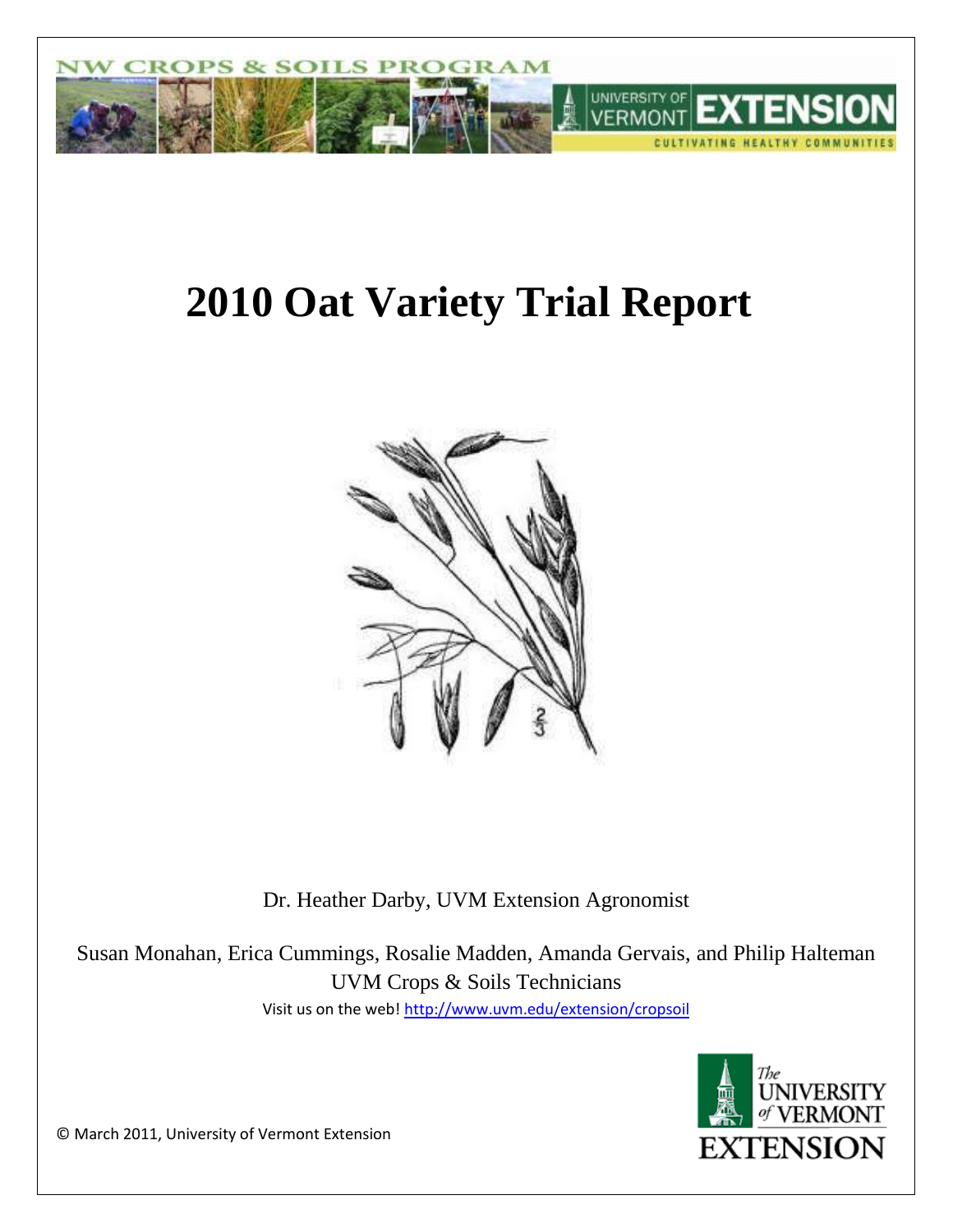## 2010 VERMONT OAT VARIETY TRIAL

## **INTRODUCTION**

Oats (*Avena sativa* L.) have a long history of being grown in the Northeast. Although most of the oats are planted for a cover crop or hay, growing oats for grain is another potential revenue source for farmers. According to the 2007 census, about 200 acres of land in Vermont is cultivated for oat grain production, with an average yield of 1747 lbs/acre. Unless, a hulless variety is grown, oats need to be hulled before being used for human consumption, and further processing is required to make oatmeal, steel cut oats or oat flour. The goal of this project was to evaluate yields and processing characteristics of oat varieties.

## **METHODS**

Oat variety trials were planted at Borderview Research Farm in Alburgh, VT and Butterworks Farm in Westfield, VT on April 13, 2010. The experimental plot design was a randomized complete block with four replications. Oat varieties evaluated are listed in Table 1.

| <b>Oat Varieties</b> | <b>Seed Source</b>           |  |
|----------------------|------------------------------|--|
| Bia                  | La Coop Fédérée              |  |
| Esker                | Albert Lea Seed House        |  |
| Morton               | Albert Lea Seed House        |  |
| <b>Nice</b>          | La Coop fédérée              |  |
| Reeves               | Albert Lea Seed House        |  |
| Tack                 | <b>Albert Lea Seed House</b> |  |

#### **Table 1: Oat varieties planted in Alburgh and Westfield, VT.**

## **CULTURAL PRACTICES**

The seedbeds in Alburgh and Westfield were prepared by conventional tillage methods. All plots were managed with practices similar to those used by producers in the surrounding areas (Table 2). The plots were seeded with a Carter cone seeder and harvested with an Almaco SP50 small plot combine.

This trial evaluated oats based on standard testing parameters used by commercial mills. Yield, moisture, and test weight (a measure of grain density) were recorded at the time of harvest. Only yield data was collected in Westfield. All data was analyzed using a mixed model analysis where replicates were considered random effects. The LSD procedure was used to separate cultivar means when the F-test was significant  $(P< 0.10)$ .

#### **Table 2: General plot management for trials.**

**Borderview Farm Butterworks Farm**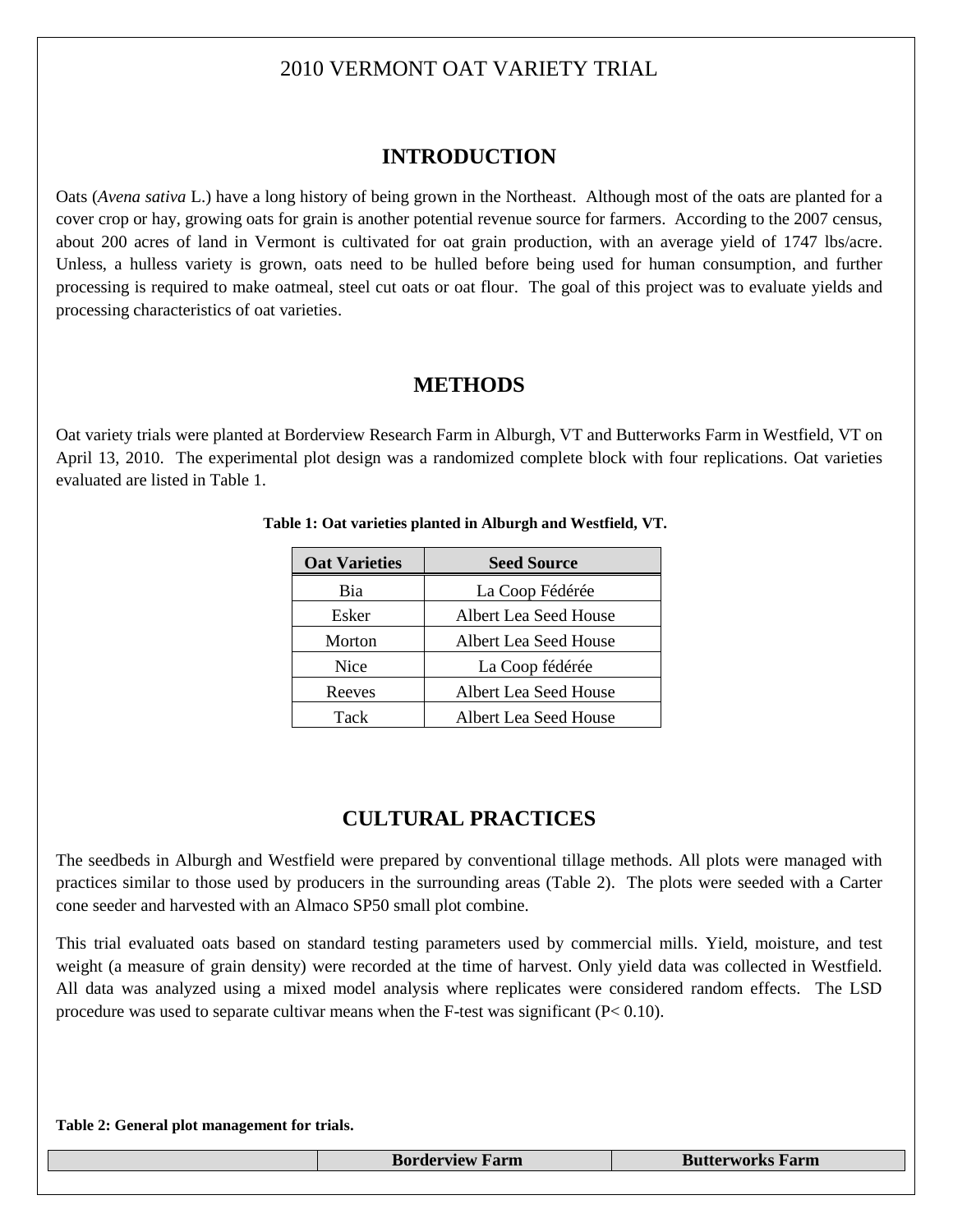|                    | Alburgh, VT                      | Westfield, VT                    |
|--------------------|----------------------------------|----------------------------------|
| Soil type          | Benson rocky silt loam           | Dixfield sandy loam              |
| Previous crop      | Grass sod                        | Grass sod                        |
| Row spacing (in.)  | <sub>0</sub>                     | h                                |
| Seeding rate       | $125$ lbs./acre                  | 125 lbs./acre                    |
| Replicates         |                                  | 4                                |
| Planting date      | 4/13/10                          | 4/13/10                          |
| Harvest date       | 7/27/10                          | 7/28/10                          |
| Harvest area (ft.) | 5x20                             | 5x20                             |
| Tillage operations | Fall plow, disc, & spike-toothed | Fall plow, disc, & spike toothed |
|                    | harrow                           | harrow                           |

## **WEATHER**

Seasonal precipitation and temperature recorded at weather stations in close proximity to Alburgh and Westfield are shown in Tables 3 and 4. From planting to harvest, there was an accumulation of approximately 3,699 Growing Degree Days (GDD) at both locations. This is 367 GDDs more than the 30-year average in Alburgh, and 497 GDDs more than the 30-year average in Westfield.

#### **Table 3: Temperature and precipitation summary for Alburgh, VT, 2010.**

| South Hero (Alburgh)          | April | May     | June | July |
|-------------------------------|-------|---------|------|------|
| Average Temperature (F)       | 49.3  | 59.6    | 66.0 | 74.1 |
| Departure from Normal         | 5.80  | 3.00    | 0.20 | 3.00 |
|                               |       |         |      |      |
| Precipitation (inches)        | 2.76  | 0.92    | 4.61 | 4.30 |
| Departure from Normal         | 0.25  | $-2.01$ | 1.40 | 0.89 |
|                               |       |         |      |      |
| Growing Degree Days (base 32) | 521   | 854     | 1019 | 1305 |
| Departure from Normal         | 176   | 91.5    | 4.50 | 94.6 |

\*Based on National Weather Service data from cooperative observer stations in close proximity to trials. Historical averages are for 30 years of data (1971-2000).

#### **Table 4: Temperature and precipitation summary for Westfield, VT, 2010.**

| Newport, VT (Westfield)       | April | May     | June    | July    |
|-------------------------------|-------|---------|---------|---------|
| Average Temperature (F)       | 45.6  | 55.7    | 61.7    | 70.3    |
| Departure from Normal         | 2.80  | $-0.40$ | $-2.90$ | 1.40    |
|                               |       |         |         |         |
| Precipitation (inches)        | 3.62  | 1.63    | 6.86    | 3.02    |
| Departure from Normal         | 0.69  | $-2.04$ | 2.93    | $-1.17$ |
|                               |       |         |         |         |
| Growing Degree Days (base 32) | 521   | 854     | 1019    | 1305    |
| Departure from Normal         | 188   | 107     | 40.5    | 163     |

\*Based on National Weather Service data from cooperative observer stations in close proximity to trials. Historical averages are for 30 years of data (1971-2000).

## **LEAST SIGNIFICANT DIFFERENCE (LSD)**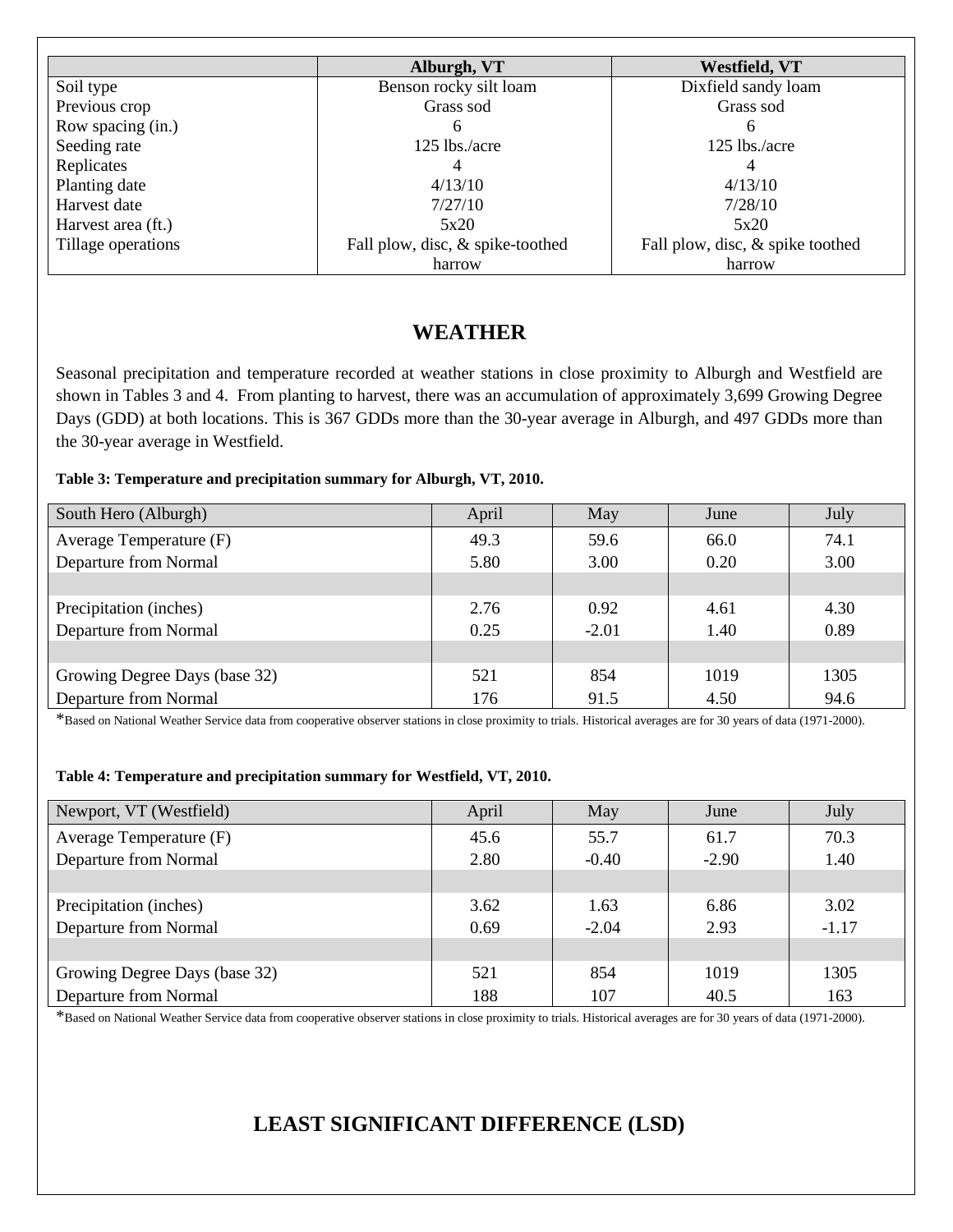Variations in yield and quality can occur because of variations in genetics, soil, weather, and other growing conditions. Statistical analysis makes it possible to determine whether a difference among varieties is real or whether it might have occurred due to other variations in the field. At the bottom of each table, a LSD value is presented for each variable (e.g. yield). Least Significant Difference (LSD) at the 10% level of probability is shown. Where the difference between two varieties within a column is equal to or greater than the LSD value at the bottom of the column, you can be sure in 9 out of 10 chances that there is a real difference between the two varieties. Oat varieties that were not significantly lower in performance than the highest variety in a particular column are indicated with an asterisk. In the example below variety A is significantly different from variety C but not from variety B. The difference between A and B is equal to 725 which is less than the LSD value of 889. This means that these varieties did not differ in yield. The difference between A and C is equal to 1454 which is greater than the LSD value of 889. This means that the yields of these varieties were significantly different from one another. The asterisk indicates that variety B was not significantly lower than the top yielding variety.

| Variety | Yield |
|---------|-------|
| A       | 3161  |
| в       | 3886* |
| 0       | 4615* |
| LSD     | 889   |

### **RESULTS**

Bia was the top yielding variety at both locations, although there was not a significant difference in yields between varieties in Alburgh (Table 5). Overall, the yields were greater in Alburgh compared to Westfield. The soils in Westfield are a sandier loam and may not have as high fertility or water holding capacity as the soils in Alburgh.

Test weight, a measure of grain density, is the most commonly used indicator of oat quality. At the Alburgh site, all oat varieties had test weights above the 32 pound per bushel industry standard. Interestingly, the milling market prefers higher test weights of over 38 lbs/ bushel.

| Table 5: Harvest data for oat varieties in Alburgh, VT and Westfield VT. |  |
|--------------------------------------------------------------------------|--|
|--------------------------------------------------------------------------|--|

|                    | Alburgh, VT                |                       |                             | Westfield, VT               |
|--------------------|----------------------------|-----------------------|-----------------------------|-----------------------------|
| <b>Oat Variety</b> | <b>Harvest</b><br>moisture | <b>Test</b><br>weight | Yield $@13.5\%$<br>moisture | Yield $@13.5\%$<br>moisture |
|                    | $\%$                       | lbs/bu                | lbs/ac                      | lbs/ac                      |
| Bia                | 16.2                       | 34.3                  | 3741                        | 1681*                       |
| Esker              | $13.0*$                    | 33.8                  | 2422                        | 878                         |
| Morton             | $13.6*$                    | 34.6                  | 1945                        | 1405*                       |
| Nice               | 16.8                       | 33.1                  | 2745                        | 1441*                       |
| Reeves             | $12.5*$                    | 34.3                  | 2664                        | 902                         |
| Tack               | $12.0*$                    | 35.0                  | 2824                        | 1082                        |
| Trial Mean         | 14.0                       | 34.2                  | 2724                        | 1231                        |
| LSD(0.10)          | 3.02                       | <b>NS</b>             | <b>NS</b>                   | 286                         |

\*Results that are not significantly different than the top performer in a particular column are indicated with an asterisk. NS; indicates that there was no significant difference among treatments.